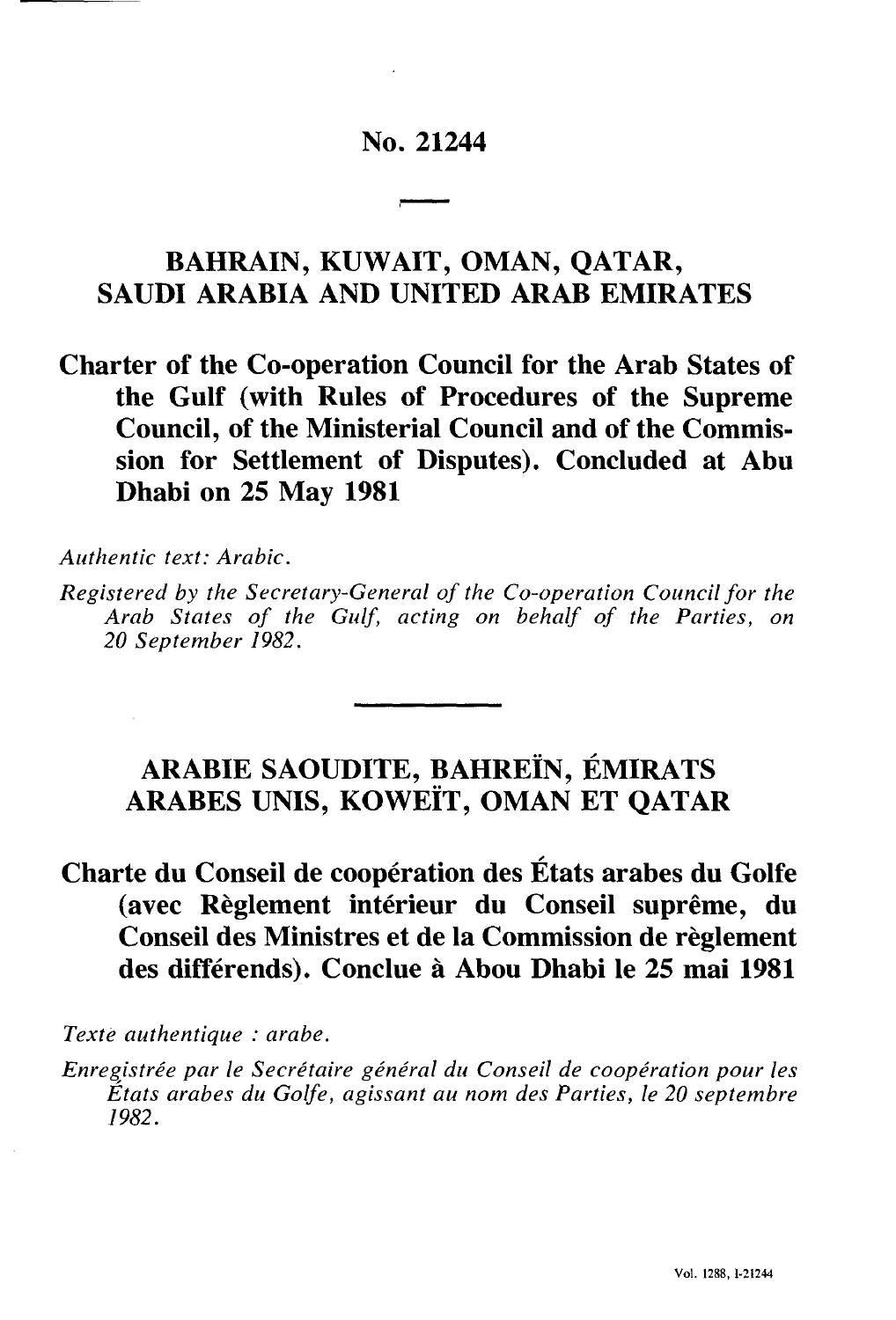$[TRANSLATION<sup>1</sup> - TRADUCTION<sup>2</sup>]$ 

# CHARTER3 OF THE CO-OPERATION COUNCIL FOR THE ARAB STATES OF THE GULF

The States of United Arab Emirates, State of Bahrain, Kingdom of Saudi Arabia, Sultanate of Oman, State of Qatar, State of Kuwait,

Being fully aware of their mutual bonds of special relations, common char acteristics and similar systems founded on the Creed of Islam; and

Based on their faith in the common destiny and destination that link their peoples; and

In view of their desire to effect coordination, integration and interconnection between them in all fields; and

Based on their conviction that coordination, cooperation and integration between them serve the higher goals of the Arab Nation; and

In order to strengthen their cooperation and reinforce their common links; and

In an endeavor to complement efforts already begun in all vital scopes that concern their peoples and realize their hopes in a better future on the path to unity of their States; and

In conformity with the Charter of the League of Arab States which calls for the realization of closer relations and stronger bonds; and

In order to channel their efforts to reinforce and serve Arab and Islamic causes

Have agreed as follows:

*Article One.* ESTABLISHMENT OF COUNCIL

A council shall be established hereby to be named the Cooperation Council for the Arab States of the Gulf, hereinafter referred to as Cooperation Council.

## *Article Two.* HEADQUARTERS

The Cooperation Council shall have its headquarters in Riyadh, Saudi Arabia.

## *Article Three.* COOPERATION COUNCIL MEETINGS

The Council shall hold its meetings in the state where it has its headquarters, and may convene in any member state.

#### *Article Four.* OBJECTIVES

The basic objectives of the Cooperation Council are:

1. To effect coordination, integration and interconnection between member states in all fields in order to achieve unity between them.

<sup>&</sup>lt;sup>1</sup> Translation supplied by the Co-operation Council for the Arab States of the Gulf.

<sup>&</sup>lt;sup>2</sup> Traduction fournie par le Conseil de coopération pour les Etats arabes du Golfe.

' Came into force on 25 May 1981 by the signature of all the member States, in accordance with article 19 (1).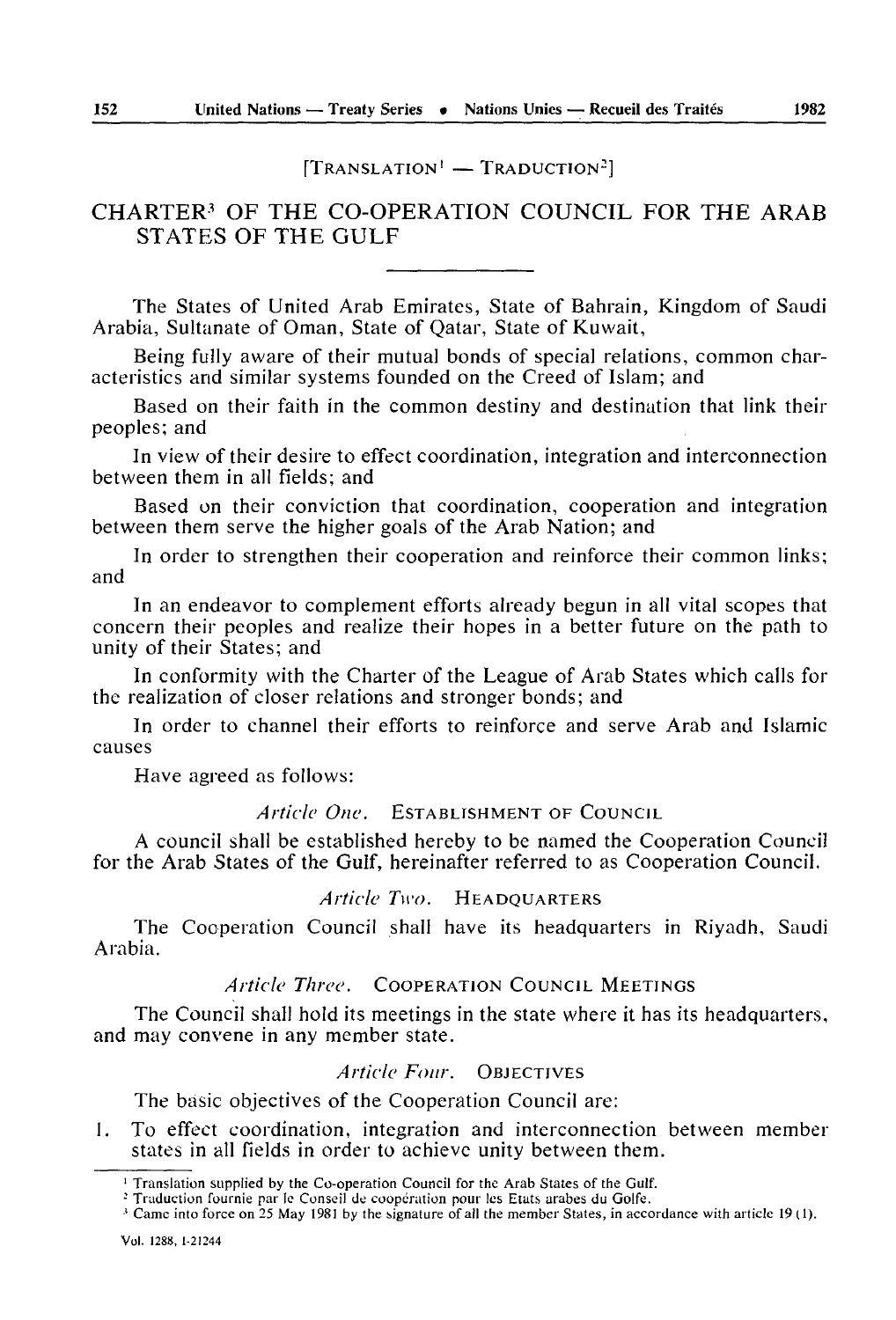- 2. Deepen and strengthen relations, links and scopes of cooperation now prevailing between their peoples in various fields.
- 3. Formulate similar regulations in various fields including the following:
	- *a.* Economic and financial affairs
	- *b.* Commerce, customs and communications
	- *c.* Education and culture
	- *d.* Social and health affairs
	- *e.* Information and tourism
	- $f$ . Legislation and administrative affairs.
- 4. Stimulate scientific and technological progress in the fields of industry, minerology, agriculture, water and animal resources; the establishment of scientific research centers; implementation of common projects, and encourage cooperation by the private sector for the good of their peoples.

# *Article Five.* COUNCIL MEMBERSHIP

The Cooperation Council shall be formed of the six states that participated in the Foreign Ministers' meeting held at Riyadh on 4 February 1981.

*Article Six.* ORGANIZATIONS OF THE COOPERATION COUNCIL

The Cooperation Council shall have the following main organizations:

- 1. Supreme Council to which shall be attached the Commission for Settlement of Disputes.
- 2. Ministerial Council.
- 3. Secretariat-General.

Each of these organizations may establish branch organs as necessary.

# *Article Seven.* SUPREME COUNCIL

1. The Supreme Council is the highest authority of the Cooperation Council and shall be formed of heads of member states. Its presidency shall be rotatory based on the alphabetical order of the names of the member states.

2. The Supreme Council shall hold one regular session every year. Extra ordinary sessions may be convened at the request of any member seconded by another member.

3. The Supreme Council shall hold its sessions in the territories of member states.

4. A Supreme Council's meeting shall be considered valid if attended by two thirds of the member states.

# *Article Eight.* SUPREME COUNCIL'S FUNCTIONS

The Supreme Council shall endeavour to achieve the objectives of the Co operation Council, particularly as concerns the following:

- 1. Review matters of interest to the member states.
- 2. Lay down the higher policy for the Cooperation Council and the basic lines it should follow.
- 3. Review the recommendations, reports, studies and common projects sub mitted by the Ministerial Council for approval.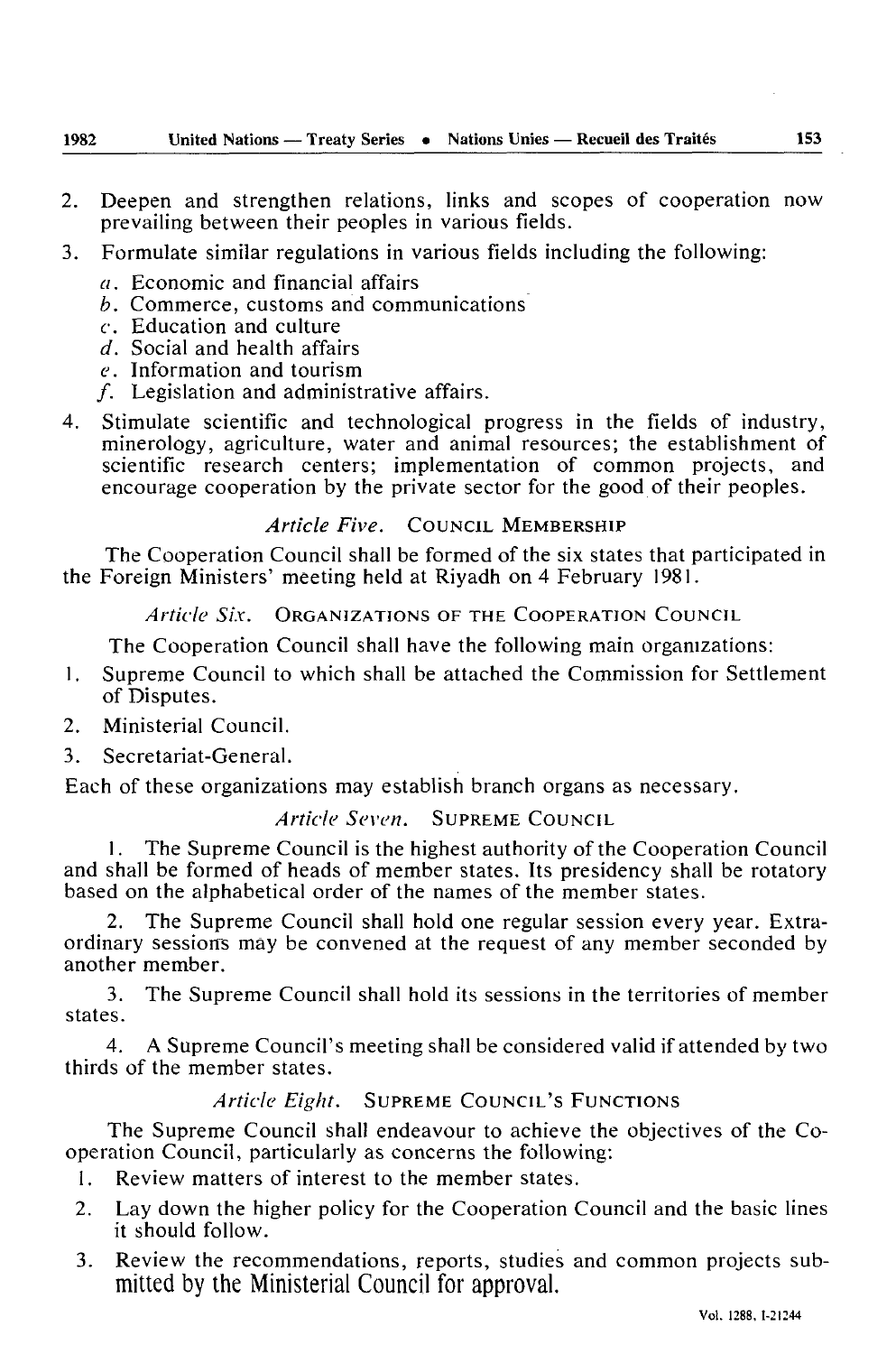- 4. Review reports and studies which the Secretary-General is charged to prepare.
- 5. Approve the bases for dealing with other states and international organ izations.
- 6. Approve the rules of procedures of the Commission for Settlement of Disputes and nominate its members.
- 7. Appoint the Secretary-General.
- 8. Amend the Charter of the Cooperation Council.
- 9. Approve the Council's Internal Rules.
- 10. Approve the budget of the Secretariat-General.

# *Article Nine.* VOTING IN SUPREME COUNCIL

1. Each member of the Supreme Council shall have one vote.

2. Resolutions of the Supreme Council in substantive matters shall be carried by unanimous approval of the member states participating in the voting, while resolutions on procedural matters shall be carried by majority vote.

*Article Ten.* COMMISSION FOR SETTLEMENT OF DISPUTES

1. The Cooperation Council shall have a commission called "Commission for Settlement of Disputes" and shall be attached to the Supreme Council.

2. The Supreme Council shall form the Commission for every case separately based on the nature of the dispute.

3. If a dispute arises over interpretation or implementation of the Charter and such dispute is not resolved within the Ministerial Council or the Supreme Council, the Supreme Council may refer such dispute to the Commission for Settlement of Disputes.

4. The Commission shall submit its recommendations or opinion, as applicable, to the Supreme Council for appropriate action.

# *Article Eleven.* MINISTERIAL COUNCIL

1. The Ministerial Council shall be formed of the Foreign Ministers of the member states or other delegated Ministers. The Council's presidency shall rotate among members every three months by alphabetical order of the states.

2. The Ministerial Council shall convene every three months and may hold extraordinary sessions at the invitation of any member seconded by another member.

3. The Ministerial Council shall decide the venue of its next session.

4. A Council's meeting shall be deemed valid if attended by two thirds of the member states.

*Article Twelve.* FUNCTIONS OF THE MINISTERIAL COUNCIL

The Ministerial Council's functions shall include the following:

1. Propose policies, prepare recommendations, studies and projects aimed at developing cooperation and coordination between member states in the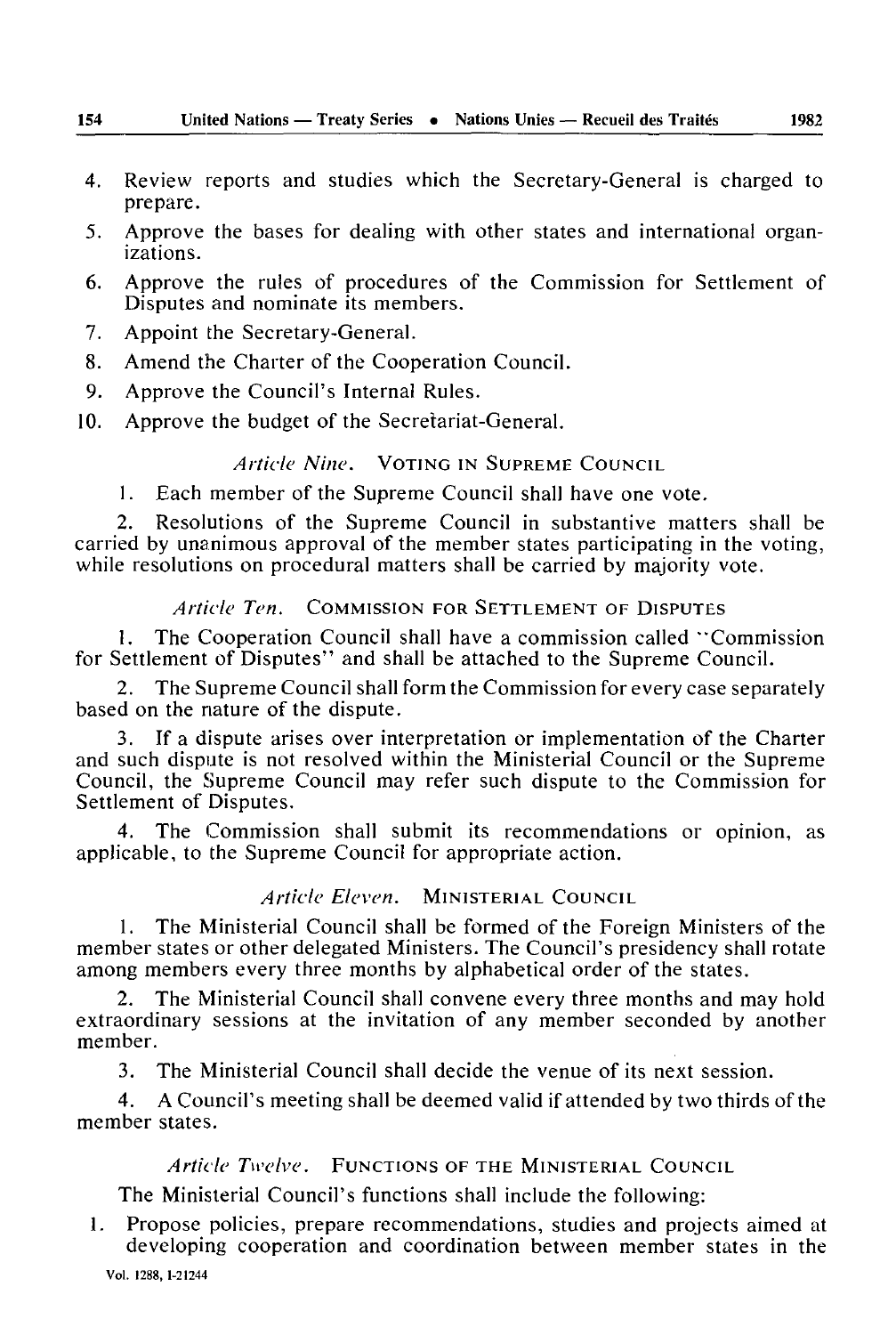various fields and adopt required resolutions or recommendations concerning thereof.

- 2. Endeavor to encourage, develop and coordinate activities existing between member states in all fields. Resolutions adopted in such matters shall be referred to the Ministerial Council for further submission, with recommenda tions, to the Supreme Council for appropriate action.
- 3. Submit recommendations to the Ministers concerned to formulate policies whereby the Cooperation Council's resolutions may be put into action.
- 4. Encourage means of cooperation and coordination between the various private sector activities, develop existing cooperation between the member states' chambers of commerce and industry, and encourage the flow of working citizens of the member states among them.
- *5.* Refer any of the various facets of cooperation to one or more technical or specialized committee for study and presentation of relevant proposals.
- 6. Review proposals related to amendments to this Charter and submit appro priate recommendations to the Supreme Council.
- 7. Approve the Ministerial Council's Rules of Procedures as well as the Rules of Procedures of the Secretariat General.
- 8. Appoint the Assistant Secretaries-General, as nominated by the Secretary-General, for a renewable period of three years.
- 9. Approve periodic reports as well as internal rules and regulations related to administrative and financial affairs proposed by the Secretary General, and submit recommendations to the Supreme Council for approval of the budget of the Secretariat General.
- 10. Make arrangements for the Supreme Council's meetings and prepare its agenda.
- 11. Review matters referred to it by the Supreme Council.

*Article Thirteen.* VOTING AT MINISTERIAL COUNCIL

1. Every member of the Ministerial Council shall have one vote.

2. Resolutions of the Ministerial Council in substantive matters shall be carried by unanimous vote of the member states present and participating in the vote, and in procedural matters by majority vote.

## *Article Fourteen.* SECRETARIAT-GENERAL

The Secretariat General shall be composed of a Secretary-General who shall be assisted by assistants and a number of staff as required.

2. The Supreme Council shall appoint the Secretary-General, who shall be a citizen of one of the Cooperation Council states, for a period of three years which may be renewed for one time only.

3. The Secretary-General shall nominate the assistant secretaries general.

4. The Secretary-General shall appoint the Secretariat General's staff from among the citizens of member states, and may not make exceptions without the approval of the Ministerial Council.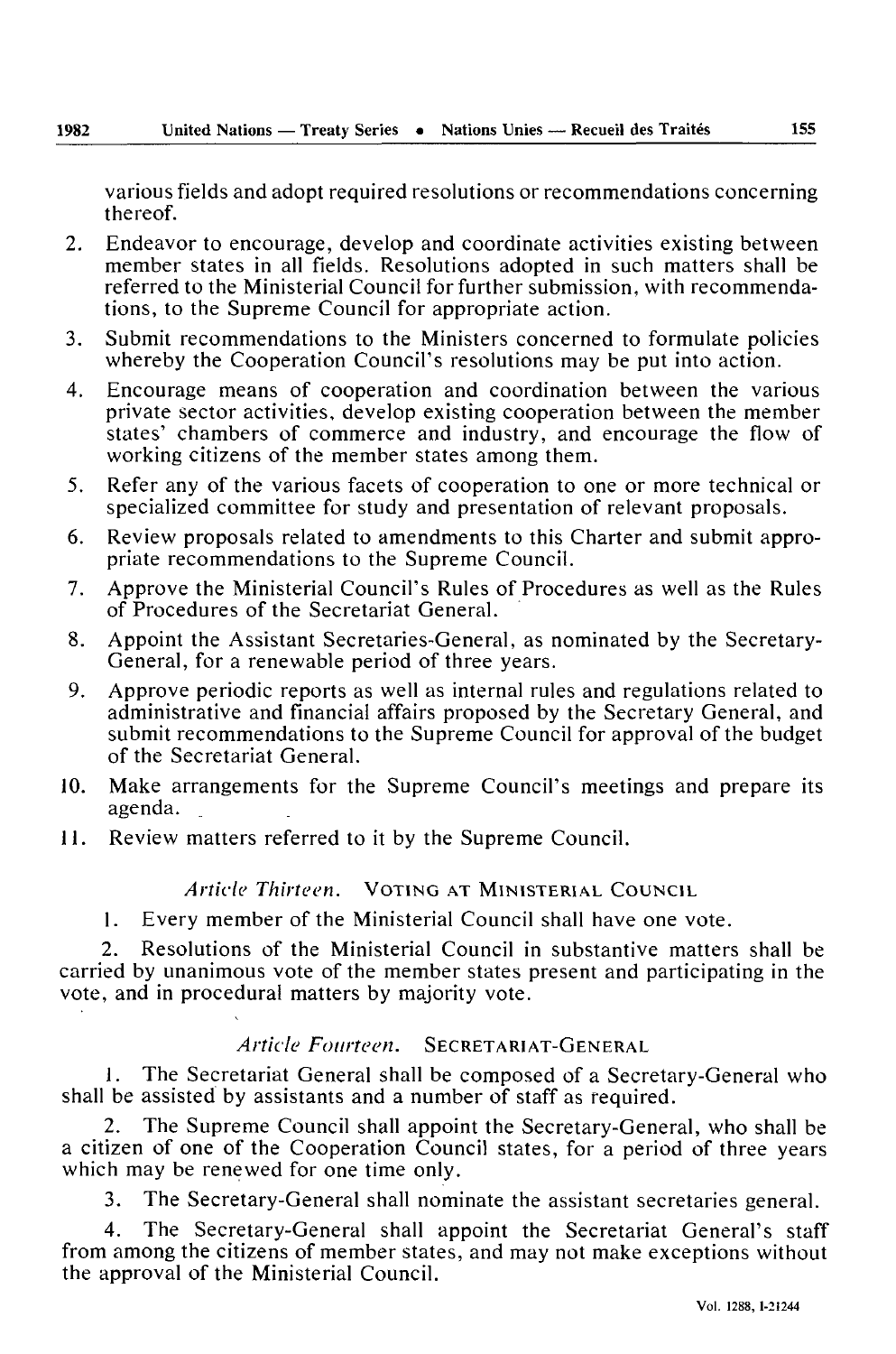5. The Secretary-General shall be directly responsible for the work of the Secretariat General and the smooth flow of work in its various organizations. He shall represent the Cooperation Council with other parties within the powers vested in him.

*Article Fifteen.* FUNCTIONS OF THE SECRETARIAT GENERAL

The Secretariat General shall undertake the following functions:

- 1. Prepare studies related to cooperation and coordination, and to integrated plans and programs for member states' common action.
- 2. Prepare periodic reports on the Cooperation Council's work.
- 3. Follow up the execution by the member states of the resolutions and recom mendations of the Supreme Council and Ministerial Council.
- 4. Prepare reports and studies ordered by the Supreme Council or Ministerial Council.
- 5. Prepare the draft of administrative and financial regulations commensurate with the growth of the Cooperation Council and its expanding responsibilities.
- 6. Prepare the Cooperation Council's budgets and closing accounts.
- 7. Make preparations for meetings and prepare agendas and draft resolutions for the Ministerial Council.
- 8. Recommend to the Chairman of the Ministerial Council the convocation of an extraordinary session of the Council whenever necessary.
- 9. Any other tasks entrusted to it by the Supreme Council or Ministerial Council.

## *Article Sixteen*

The Secretary General and the assistant secretaries general and all the Secre tariat General's staff shall carry out their duties in complete independence and for the common interest of the member states.

They shall refrain from any action or behavior that is incompatible with their duties and from divulging the secrets of their jobs either during or after their tenure of office.

# *Article Seventeen.* PRIVILEGES AND IMMUNITIES

1. The Cooperation Council and its organizations shall enjoy on the terri tories of all member states such legal competence, privileges and immunities as required to realize their objectives and carry out their functions.

2. Representatives of the member states on the Council, and the Council's employees, shall enjoy such privileges and immunities as are specified in agree ments to be concluded for this purpose between the member states. A special agreement shall organize the relation between the Council and the state in which it has its headquarters.

Until such time as the two agreements mentioned in item 2 above are prepared and put into effect, the representatives of the member states in the Cooperation Council and its staff shall enjoy the diplomatic privileges and immunities established for similar organizations.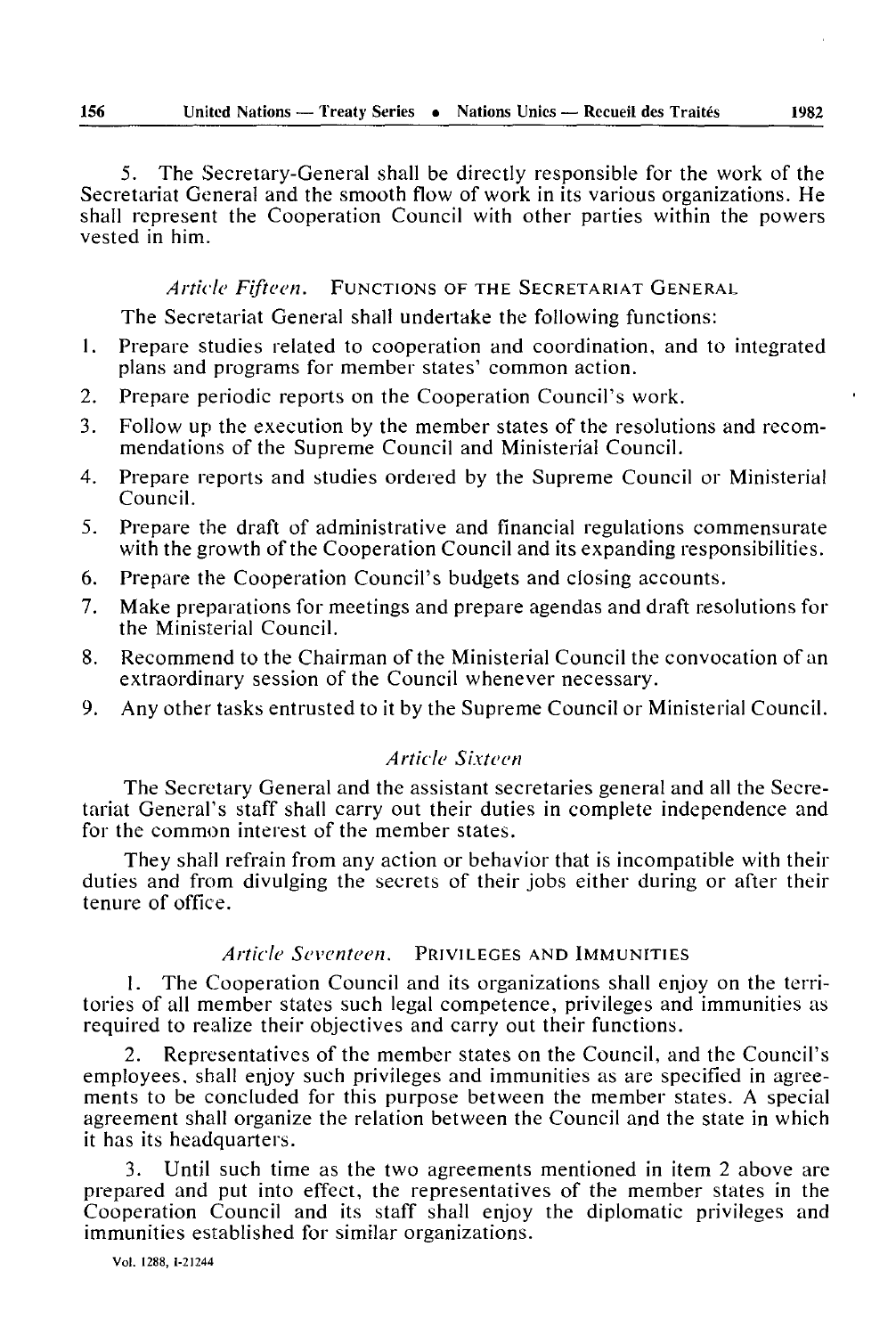*Article Eighteen.* BUDGET OF THE SECRETARIAT GENERAL

The Secretariat General shall have a budget to which the member states shall contribute equal amounts.

*Article Nineteen.* CHARTER IMPLEMENTATION

1. This Charter shall go into effect as of the date it is signed by the heads of states of the six member states named in this Charter's preamble.

The original copy of this Charter shall be deposited with Saudi Arabia's Ministry of Foreign Affairs which shall act as custodian and shall deliver a true copy thereof to every member state, pending the establishment of the Secretariat General at which time the latter shall become depository.

## *Article Twenty.* AMENDMENTS TO CHARTER

1. Any member state may request an amendment of this Charter.

2. Requests for Charter amendments shall be submitted to the Secretary-General who shall refer them to the member states at least four months prior to submission to the Ministerial Council.

3. An amendment shall become effective if unanimously approved by the Supreme Council.

## *Article Twenty-One.* CLOSING PROVISIONS

No reservations may be voiced in respect of the provisions of this Charter.

## *Article Twenty-Two*

The Secretariat General shall arrange to deposit and register copies of this Charter with the League of Arab States and the United Nations, by resolution of the Ministerial Council.

This Charter is signed on one copy in Arabic language at Abu Dhabi City, United Arab Emirates, on 21 Rajab 1401 corresponding to 25 May 1981.

United Arab Emirates

[SHEIKH ZAVED BIN SULTAN AL-NAHAYAN]

State of Bahrain

|  |  |  |  | [SHEIKH ISSA BIN SALMAN AL-KHALIFA] |
|--|--|--|--|-------------------------------------|
|--|--|--|--|-------------------------------------|

Kingdom of Saudi Arabia

[KHALID BIN ABDUL Aziz]

Sultanate of Oman

[QABOOS BIN SAID]

State of Qatar

[SHEIKH KHALIFA BIN HAMAD AL-THANI]

State of Kuwait

[SHEIKH JABER AL-AHMAD AL-JABER AL-SABAH]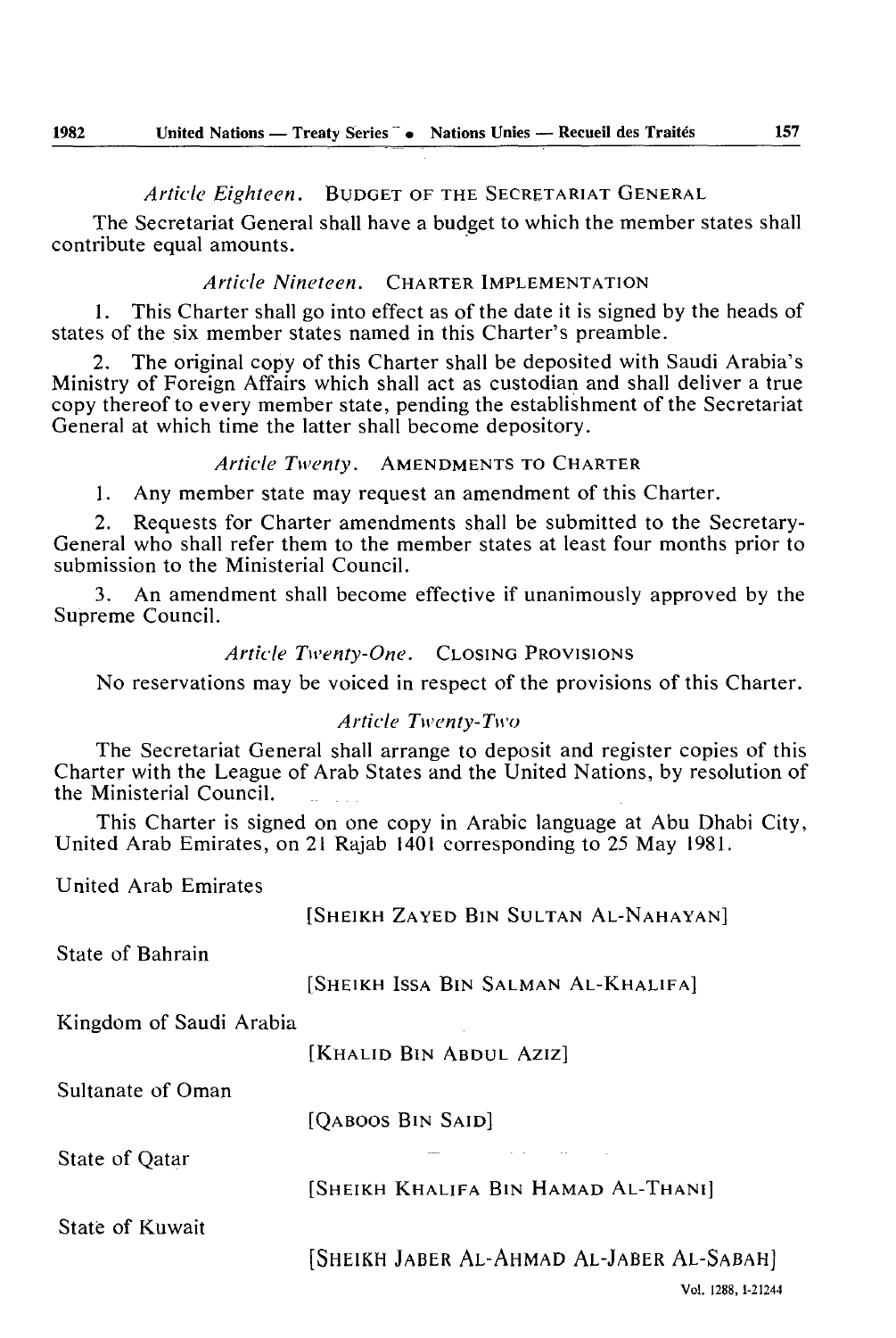#### THE COOPERATION COUNCIL FOR THE ARAB STATES OF THE GULF

#### RULES OF PROCEDURES OF THE SUPREME COUNCIL

#### *Article One.* DEFINITIONS

These regulations shall be called Rules of Procedures of the Supreme Council of the Gulf Arab States Cooperation Council and shall encompass the rules that govern procedures for convening the Council and the exercise of its functions.

#### *Article Two.* MEMBERSHIP

1. The Supreme Council shall be composed of the heads of state of the Cooperation Council member states. The Presidency shall be rotatory based on the alphabetical order of the states' names.

2. Each member state shall notify the Secretary-General of the names of the mem bers of its delegations to the Council meeting, at least seven days prior to the date set for opening the meeting.

#### *Article Three*

With due regard to the objectives of the Cooperation Council and the jurisdiction of the Supreme Council as specified in articles 4 and 8 of the Charter, the Supreme Council may perform the following:

- 1. Form technical committees and select their members from member states' nominees who specialize in the committees' respective fields.
- 2. Call one or more of its members to a specific subject and submit a report thereon to be distributed to the members sufficiently in advance of the meeting set for dis cussing that subject.

#### *Article Four.* CONVENING THE SUPREME COUNCIL

1. *a.* The Supreme Council shall hold one regular session every year, and may hold extraordinary sessions at the request of any one member seconded by another member.

*b.* The Supreme Council shall hold its sessions at the heads of state level.

c. The Supreme Council shall hold its sessions in the member states territories.

*d.* Prior to convening the Supreme Council, the Secretary-General shall hold a meeting to be attended by delegates of the member states for consultation on matters related to the session's agenda.

2. *a.* The Secretary-General shall set the opening date of the Council's session and suggest a closing date.

 $b$ . The Secretary-General shall issue the invitations for convening a regular session no less than thirty days in advance, and for convening an extraordinary session, within no more than five days.

#### *Article Five*

1. The Supreme Council shall at the start of every session decide whether the meetings shall be secret or public.

2. A meeting shall be considered valid if attended by heads of state of two thirds of the member states. Its resolutions in substantive matters shall be carried by unanimous agreement of the member states present and participating in the vote, while resolutions in procedural matters shall be carried by majority vote. Any member abstaining shall document his being not bound by the resolution.

Vol. 1288, 1-21244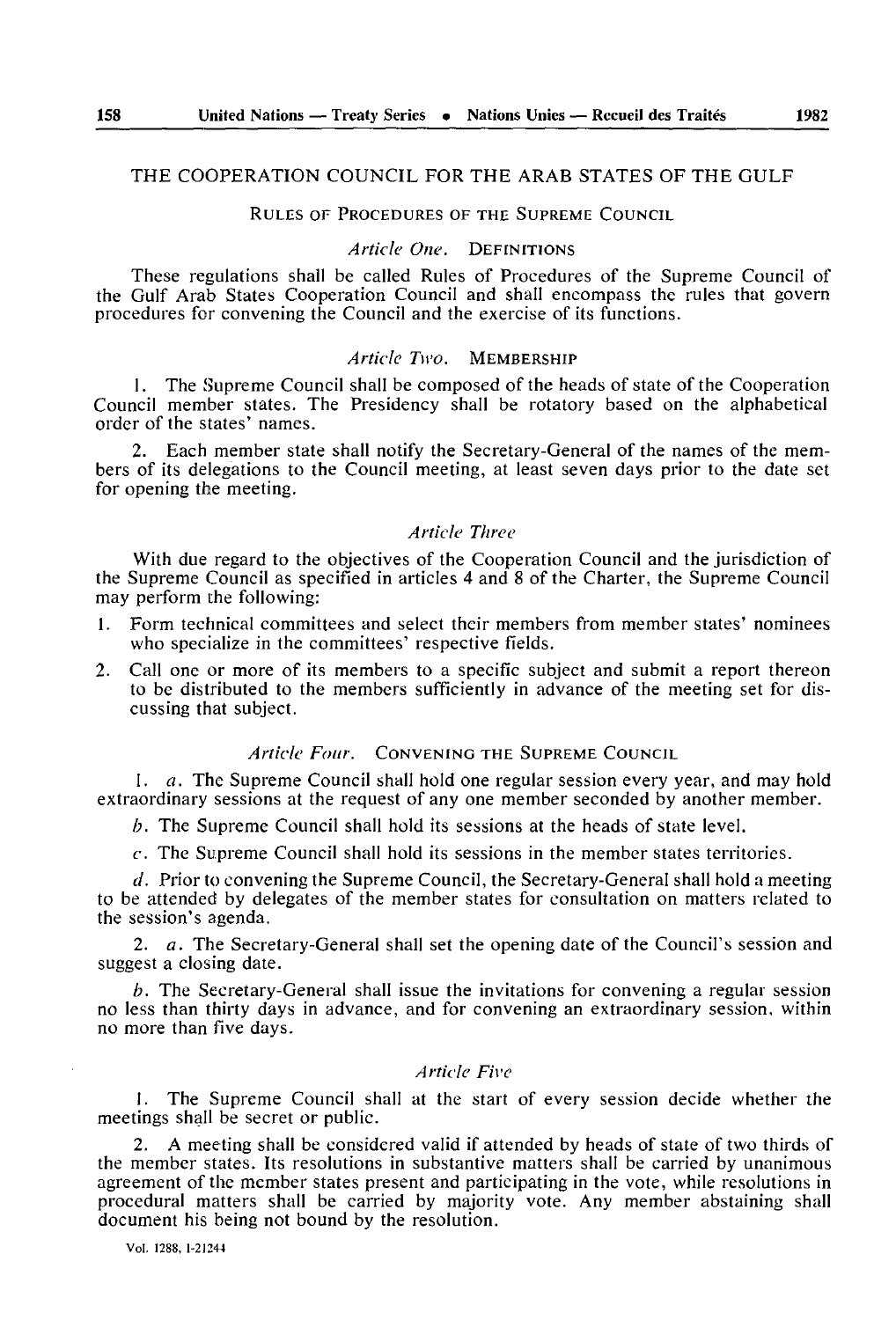## *Article Six*

1. The Council shall hold an extraordinary session based on:

- *a.* Resolution issued in a previous session.
- *b.* Request of a member state seconded by another state. In this case, the Council shall convene within no more than five days from the date of issue of the invitation for holding the extraordinary session.

2. No matters may be placed on the extraordinary session's agenda other than those for which the session was convened to discuss.

## *Article Seven*

1. Presidency of the Supreme Council shall, at the opening of each regular session, go to a head of state by rotation based on the alphabetical order of the member states' names. The President shall continue to exercise the functions of the Presidency until such functions are entrusted to his successor at the beginning of the next regular session.

The head of a state that is party to an outstanding dispute may not preside over a session or meeting called to discuss the subject of the dispute. In such case, the Council shall designate a temporary president.

3. The President shall declare the opening and closing of sessions and meetings, the suspension of meetings, and clotures, and shall see that the Cooperation Council Charter and these Rules of Procedures are duly complied with. He shall give the floor to speakers based on the order of their requests, submit suggestions for acceptance by the membership, direct voting procedures, give final decisions on points of order, announce resolutions, follow up on works of committees, and inform the Council of all incoming correspondence.

4. The President may take part in deliberations and submit suggestions in the name of the state which he represents and may, for this purpose, assign a member of his state's delegation to act on his behalf in such instances.

## *Article Eight.* SUPREME COUNCIL AGENDA

1. The Ministerial Council shall prepare a draft agenda for the Supreme Council, and such draft agenda shall be conveyed by the Secretary-General, together with explan atory notes and documentation, to the member states under cover of the letter of con vocation at least thirty days before the date set for the meeting.

2. The draft agenda shall include the following:

*a.* A report by the Secretary-General on the Supreme Council's activities between the two sessions, and actions taken to carry out its resolutions.

*b.* Reports and matters received from the Ministerial Council and the Secretariat General.

*c.* Matters which the Supreme Council had previously decided to include on the agenda.

*d.* Matters suggested by a member state for necessary review by the Supreme Council.

3. Every member state may request inclusion of additional items on the draft agenda provided such request is tabled at least fifteen days prior to the date set for opening the session. Such matters shall be listed in an additional agenda which shall be sent, along with relevant documentation, to the member states, at least five days before the date set for the session.

4. Any member state may request inclusion of extra items on the draft agenda as late as the date set for opening a session, if such matters are considered both important and urgent.

- *5.* The Council shall approve its agenda at the start of every session.
- 6. The Council may, during the session, add new items that are considered urgent.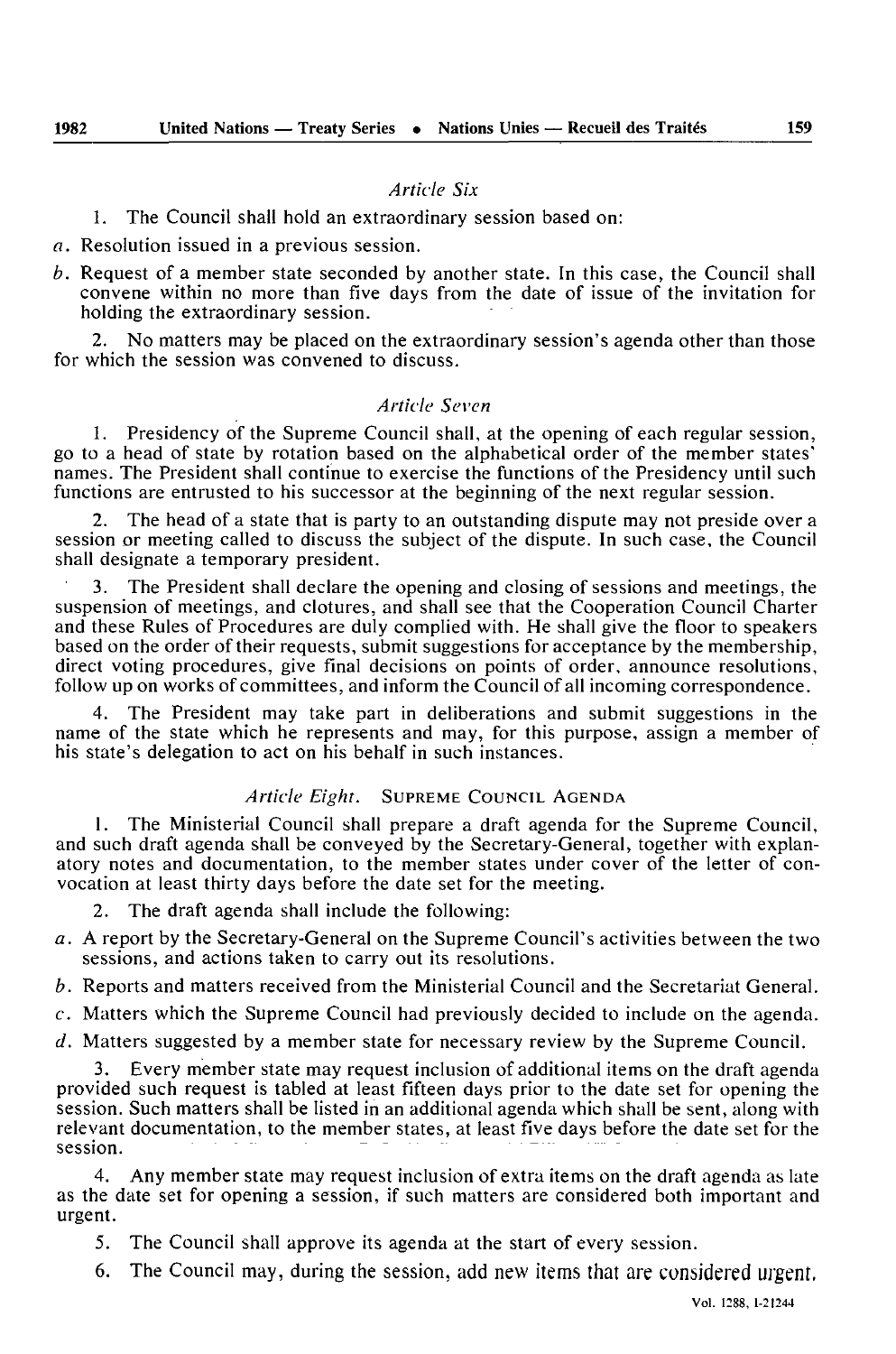7. The ordinary session shall be adjourned after completion of discussions of the items placed on the agenda. The Supreme Council may decide to suspend the session's meetings before completion of discussions on agenda items, and resume such meetings at a later date.

## *Article Nine.* OFFICE AND COMMITTEES OF SUPREME COUNCIL

1. The Supreme Council Office shall be formed, in every session, of the Council President, the Chairman of the Ministerial Council and the Secretary-General. The Office shall be headed by the Supreme Council President.

2. The Office shall carry out the following functions

- *a.* Review the text of resolutions passed by the Supreme Council without affecting their contents.
- *b.* Assist the President of the Supreme Council in directing the activities of the session in a general way.
- *c.* Other tasks indicated in these Rules of Procedures or other matters entrusted to it by the Supreme Council.

## *Article Ten*

1. The Council may, at the start of every session, create any committees that it deems necessary to allow adequate study of matters listed on the agenda. Delegates of member states shall take part in the activities of such committees.

2. Meetings of committees shall continue until they complete their tasks, with due regard for the date set for closing the session. Their resolutions shall be carried by majority vote.

3. Every committee shall start its work by selecting a chairman from among its members. The rapporteur of the committee shall act for the chairman in directing the meeting in the absence of the chairman. The chairman, or the rapporteur in the chairman's absence, shall submit to the Council all the explanations that it requests on the committee's reports. The chairman may, with the approval of the session's President, take part in the discussions, without voting if he is not a member of the Supreme Council.

The Council may refer any of the matters included in the agenda to the committees, based on their specialization for study and reporting. Any one item may be referred to more than one committee.

5. Committees may neither discuss any matter not referred to them by the Council, nor adopt any recommendation which, if approved by the Council, may produce a financial obligation, before the committee receives a report from the Secretary-General regarding the financial and administrative results that may ensue from adopting the resolution.

#### *Article Eleven.* PROGRESS OF DELIBERATIONS AND SUGGESTIONS

1. Every member state may participate in the deliberations and committees of the Supreme Council as stipulated in these Rules of Procedures.

2. The President shall direct discussion of the items as presented in order on the meeting's agenda and may, when necessary, call the Secretary-General or his representa tive to the meeting to explain any point as necessary.

The President shall give the floor to speakers in the order of their requests. He may give priority to the chairman or rapporteur of a committee to submit a report or explain specific points.

4. Every member may, during deliberations, raise points of order which the Presi dent shall resolve immediately and his decisions shall be valid unless contradicted by a majority of the Supreme Council member states.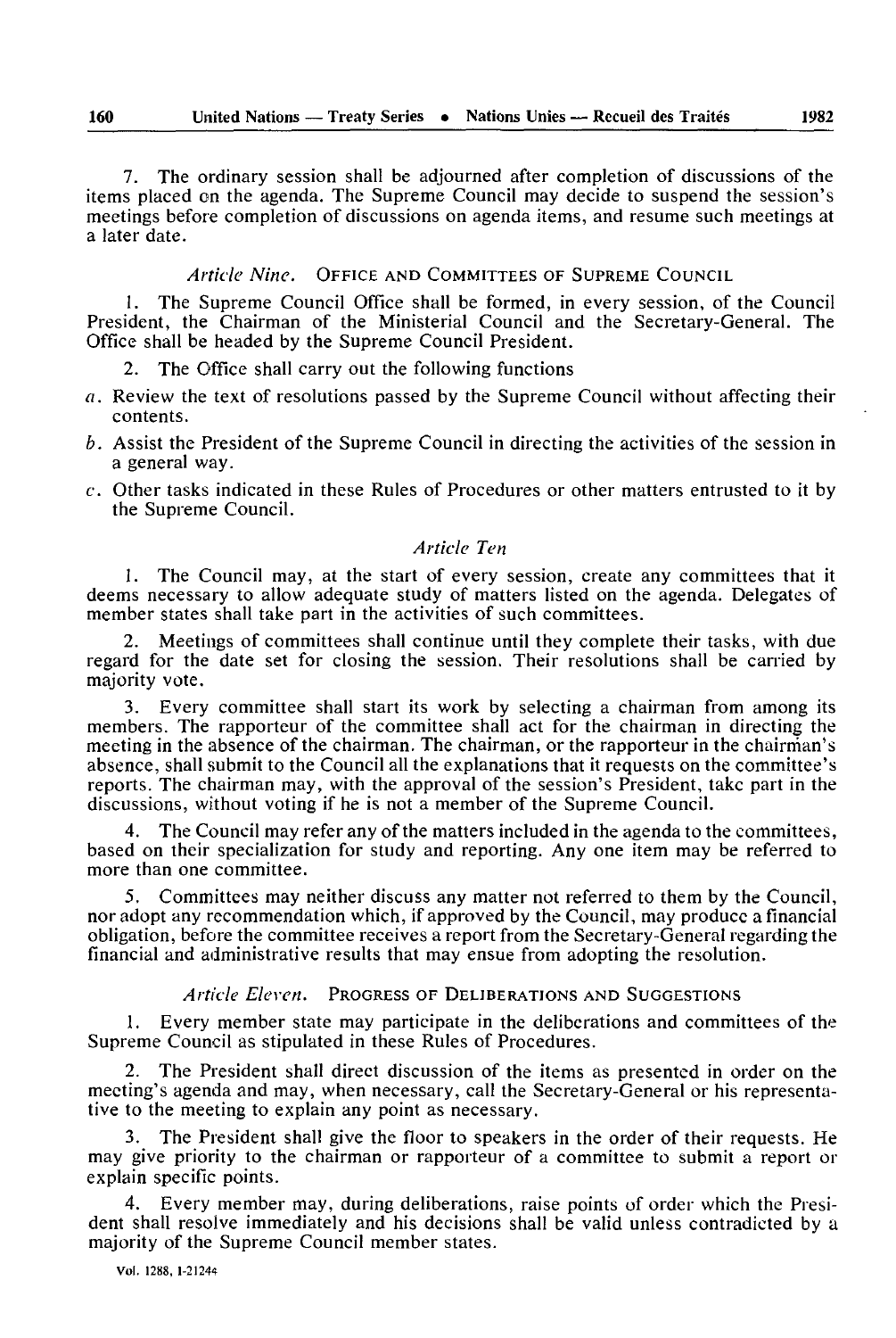## *Article Twelve*

1. Every member may, during the discussion of any subject, request suspension or adjournment of the meeting or discussion of the subject, or cloture. Such requests may not be discussed but the President shall put them to the vote, if duly seconded, and decision shall be by majority of the member states.

With due regard to provisions of item  $4$  of the preceding article, suggestions indicated in item 1 of this article, shall be given priority over all others based on the following order:

*a.* Suspend the meeting.

*b.* Adjourn the meeting.

*c.* Postpone discussion of the matter on hand.

*d.* Cloture of discussion of the matter on hand,

3. Apart from suggestions concerning language or procedural matters, draft resolu tions and substantive amendments shall be submitted in writing to the Secretary-General or his representative who shall distribute them as soon as possible to the delegations. No draft resolution may be submitted for discussion or voting before the text thereof is distributed to all the delegations.

4. A proposal that has already been decided upon in the same session may not be reconsidered unless the Council decides otherwise.

#### *Article Thirteen*

The President shall follow the activities of the committees, inform the Supreme Council of correspondence received, and formally announce before members all the resolu tions and recommendations arrived at.

### *Article Fourteen.* VOTING

Every member state shall have one vote and no state may represent another state or vote for it.

## *Article Fifteen*

1. Voting shall be by calling the names in the alphabetical order of the states' names, or by raising hands. Voting shall be secret if so requested by a member by decision of the President.

The Supreme Council may decide otherwise. The vote of every member shall be documented in the minutes of the meeting if voting is effected by calling the names. The minutes shall indicate the result of voting, if the vote is secret or by show of hands.

2. A member may abstain from a vote or express reservations over a procedural matter or part thereof, in which case the reservation shall be read at the time the resolution is announced and shall be duly documented in writing. Members may present explanations about their stand in the voting after voting is completed.

3. Once the President announces that voting has started, no interruption may be made unless the matter relates to a point of order relevant to the vote.

# *Article Sixteen*

1. If a member requests amendment of a proposal, voting on the amendment shall be carried out first. If there are more than one amendment, voting shall first be made on the amendment which in the President's opinion is farthest from the original proposal, then on the next farthest, and so on until voting is completed on all proposed amendments. If one or more such amendments is passed, then voting shall be made on the original proposal as amended.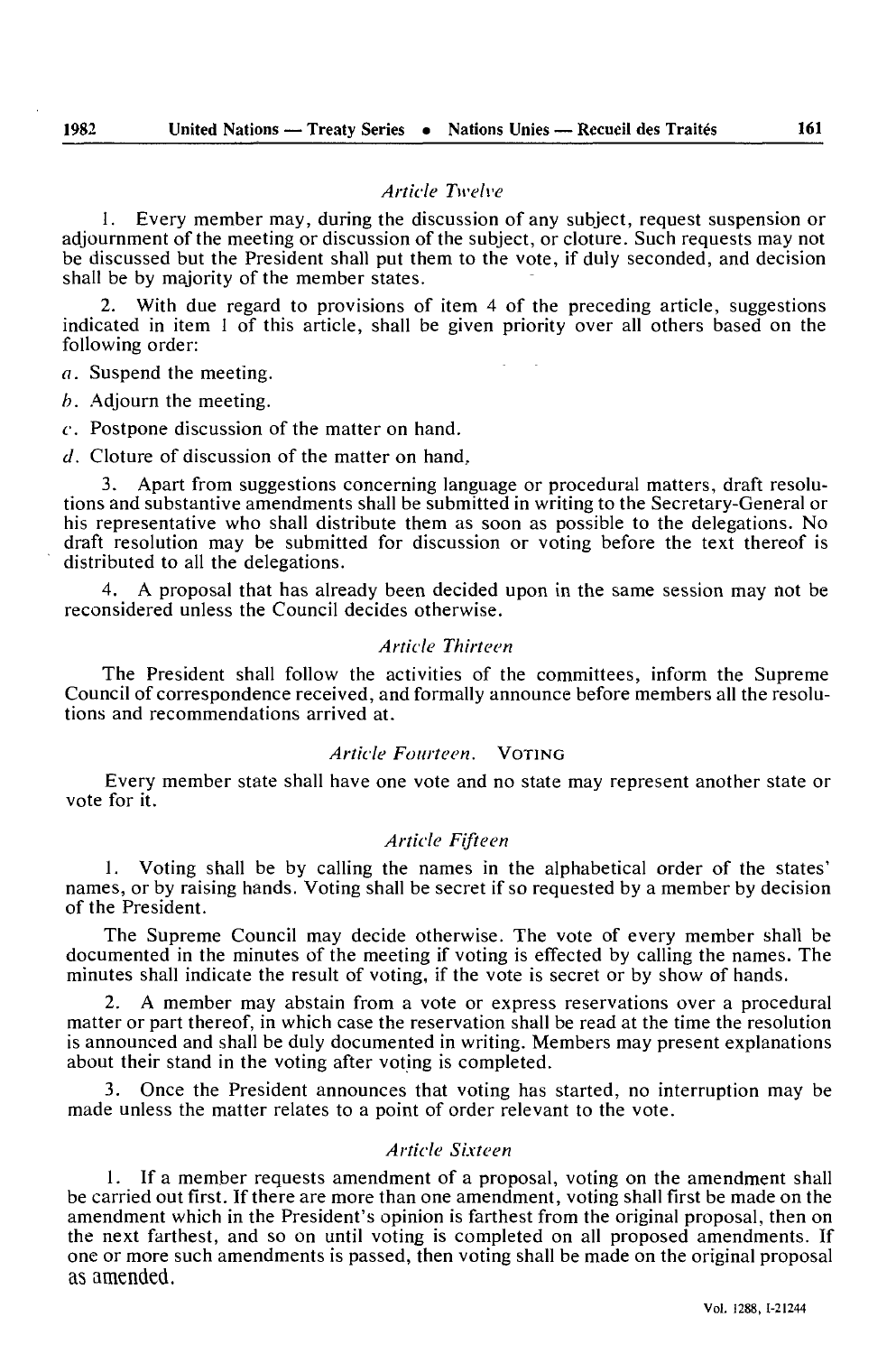2. Any new proposal shall be deemed as an amendment to the original proposal if it merely entails an addition to, omission from or change to a part of the original proposal.

#### *Article Seventeen*

1. The Supreme Council may create technical committees charged with giving advice on the design and execution of Supreme Council programs in specific fields.

2. The Supreme Council shall appoint the members of the technical committees from specialists who are citizens of the member states.

3. The technical committees shall meet at the invitation of the Secretary-General and shall lay down their work plans in consultation with him.

4. The Secretary-General shall prepare the committees' agendas after consultation with the chairman of the committee concerned.

*Article Eighteen.* AMENDMENT OF RULES OF PROCEDURES

1. Any member state may propose amendments to the Rules of Procedures.

2. No proposed amendments may be considered unless the relevant proposal is circulated to the member states by the Secretariat General prior to tabling with the Ministerial Council by at least thirty days.

3. No basic changes may be introduced to the proposed amendment mentioned in the preceding item unless the text of such proposed changes have been circulated to the member states by the Secretariat General before tabling with the Ministerial Council by at least fifteen days.

4. Except for items based on the provisions of the Charter, and with due regard to preceding items, these Rules of Procedures shall be amended by a resolution of the Supreme Council approved by majority of the members.

## *Article Nineteen.* EFFECTIVE DATE

These Rules of Procedures shall go into effect as of the date of approval by the Supreme Council and may not be amended except in accordance with procedures set forth in the preceding article.

These Rules of Procedures are signed at Abu Dhabi City, United Arab Emirates, on 21 Rajab 1401 AH corresponding to 25 May 1981 AD.

> United Arab Emirates State of Bahrain Kingdom of Saudi Arabia Sultanate of Oman State of Qatar State of Kuwait

### COOPERATION COUNCIL FOR THE ARAB STATES OF THE GULF

#### RULES OF PROCEDURES OF THE MINISTERIAL COUNCIL

## *Article One*

1. These regulations shall be called Rules of Procedures of the Ministerial Council of the Gulf Arab States Cooperation Council and shall encompass rules governing Council meetings and exercise of its functions.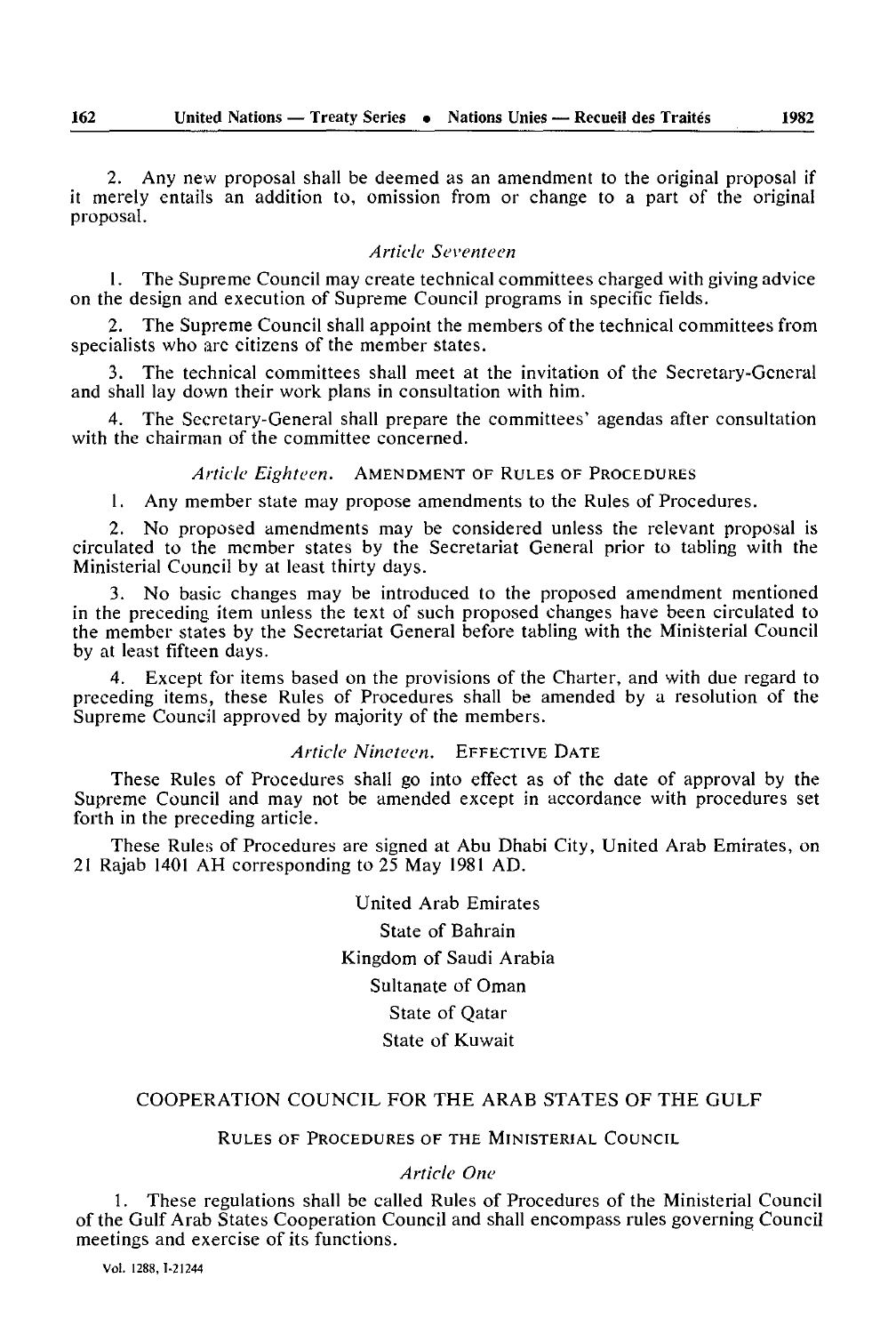2. The following terms as used in these shall have the meanings indicated opposite each:

| Cooperation Council: | The Gulf Arab States Cooperation Council                                               |  |  |  |  |
|----------------------|----------------------------------------------------------------------------------------|--|--|--|--|
| Charter:             | Statute establishing the Gulf Arab States Cooperation Council                          |  |  |  |  |
| Supreme Council:     | The highest body of the Gulf Arab States Cooperation Council                           |  |  |  |  |
| Council:             | Ministerial Council of the Gulf Arab States Cooperation Council.                       |  |  |  |  |
| Secretary-General:   | The Secretary-General of the Gulf Arab States Cooperation<br>Council                   |  |  |  |  |
| Chairman:            | The Chairman of the Ministerial Council of the Gulf Arab States<br>Cooperation Council |  |  |  |  |

*Article Two.* STATES REPRESENTATION

1. The Ministerial Council shall be composed of the member states' Foreign Ministers or other delegated Ministers.

2. Every member state shall, at least one week prior the convening of every Ministerial Council's ordinary session, convey to the Secretary General a list of the names of the members of its delegation. For extraordinary sessions, the list shall be submitted three days before the date set for the session.

## *Article Three.* CONVENING THE SESSIONS

1. The Ministerial Council shall decide in every meeting the venue of its next regular session.

2. The Secretary-General shall decide, in consultation with the member states, the venues of extraordinary sessions.

3. If circumstances should arise that preclude the convening of an ordinary or extra ordinary session at the place set for it, the Secretary-General shall so inform the member states and shall set another place for the meeting after consultation with them.

#### *Article Four.* ORDINARY SESSIONS

1. The Council shall convene in ordinary session once every three months.

2. The Secretary-General shall set the date for opening the session and suggest the date of its closing.

3. The Secretary-General shall address the invitation to attend a Council ordinary session at least fifteen days in advance, and shall indicate therein the date and place set for the meeting, as well as attach thereto the session's agenda, explanatory notes and other documentation.

## *Article Five.* EXTRAORDINARY SESSIONS

1. The Council shall hold an extraordinary session at the request of any member state seconded by another member.

2. The Secretary-General shall address the invitation to the Council's extraordinary session and attach a memorandum containing the request of the member which asked for the meeting.

3. The Secretary-General shall specify in the invitation the place, date and agenda of the session.

## *Article Six*

1. The Council may itself decide to hold extraordinary sessions, in which case it shall specify the agenda, time and place of the session.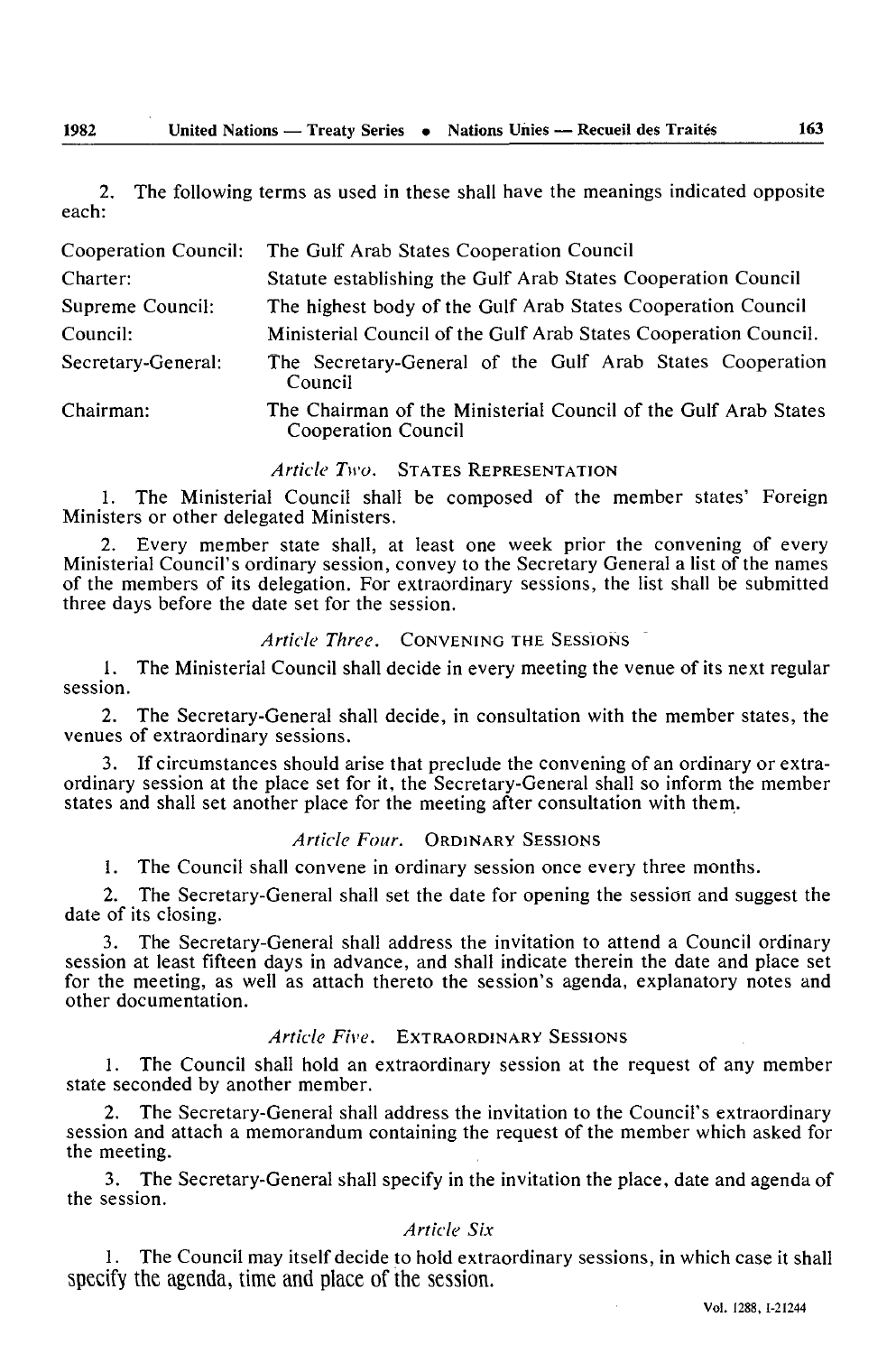2. The Secretary-General shall send out to the member states the invitation to attend the Council's extraordinary meeting, along with a memorandum containing the Council's decision to this effect, and specifying the date and agenda of the session.

The extraordinary session shall be convened within a maximum of five days from the date of issue of the invitation.

## *Article Seven*

No matters, other than those for which the extraordinary session was called, may be included on its agenda.

#### *Article Eight.* AGENDA

The Secretary-General shall prepare a draft agenda for a Council's ordinary session and such draft shall include the following:

- 1. The Secretary-General's report on the Cooperation Council's work.
- 2. Matters referred to him by the Supreme Council.
- 3. Matters which the Council had previously decided to include on the agenda.
- 4. Matters which the Secretary-General believes should be reviewed by the Council.
- 5. Matters suggested by a member state.

## *Article Nine*

Member states shall convey to the Secretary-General their suggestions on matters they wish to include on the Council's agenda at least thirty days prior to the date of the Council's ordinary session.

## *Article Ten*

Member states or the Secretary-General may request the inclusion of additional items on the Council's draft agenda at least ten days prior to the date set for opening an ordinary session. Such items shall be listed on an additional schedule which shall be conveyed along with relevant documentation to the member states at least five days prior to the date of the session.

#### *Article Eleven*

Member states or the Secretary-General may request inclusion of additional items on the Council ordinary session's agenda up to the date set for opening the session if such matters are both important and urgent.

#### *Article Twelve*

The Council shall approve its agenda at the beginning of every session.

#### *Article' Thirteen*

A Council's ordinary session shall end upon completion of discussion of matters listed on the agenda. The Council may, when necessary, decide to suspend its meetings temporarily before discussion of agenda items is completed and resume its meetings at a later date.

#### *Article Fourteen*

The Council may defer discussion of certain items on its agenda and decide to include them with the others, when necessary, on the agenda of a subsequent session.

# *Article Fifteen.* COUNCIL'S CHAIRMANSHIP

1. Chairmanship of the Council shall be entrusted every six months to a head of delegation on rotation based on the alphabetical order of the member states' names, and if necessary, to the next in order.

Vol. 1288, 1-21244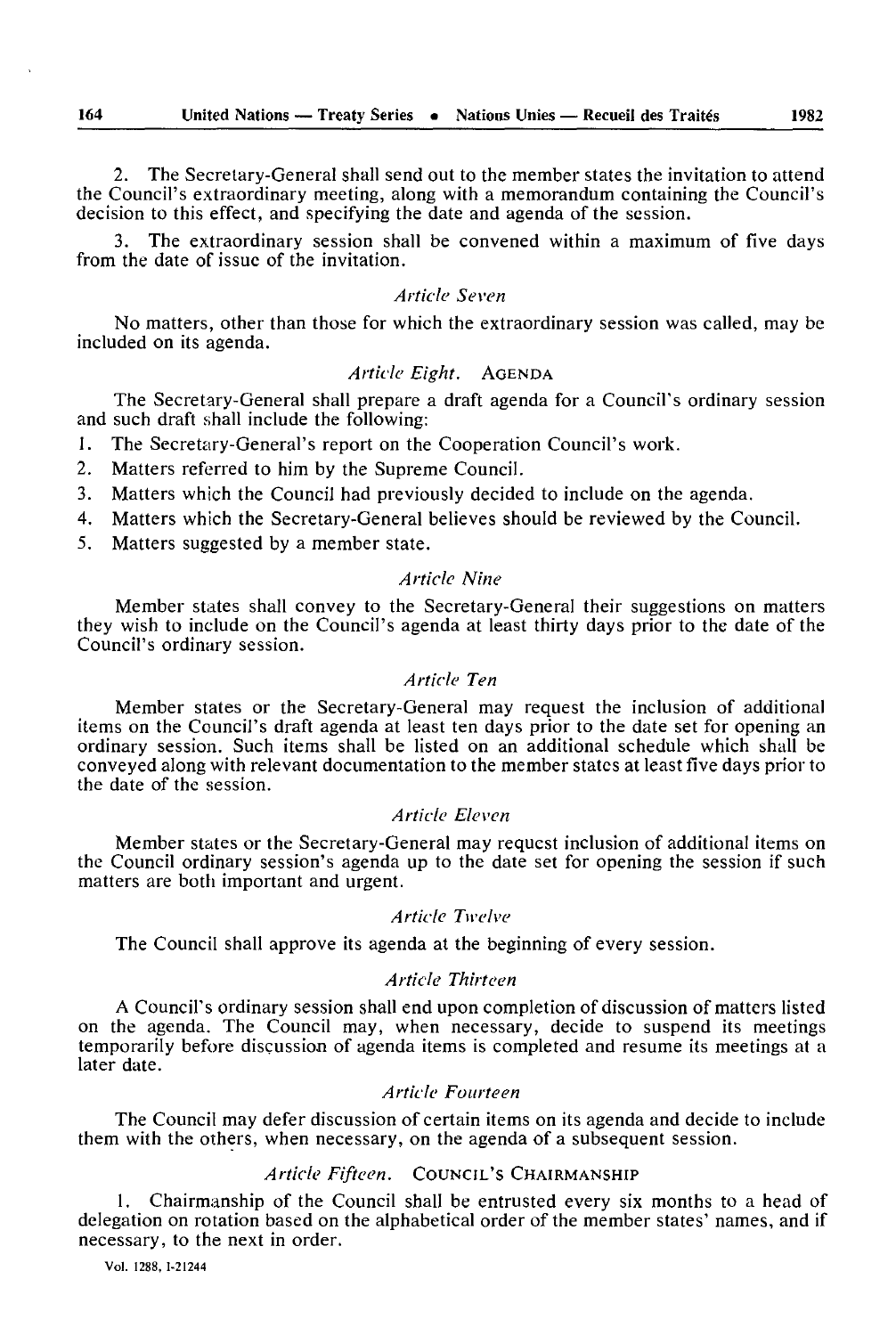2. The Chairman shall exercise his functions until he passes his post on to his successor.

3. The Chairman shall, as well, preside over the extraordinary sessions.

4. The representative of a state that is party to an outstanding dispute may not chair the session or meeting assigned for discussing such dispute, in which case the Council shall name a temporary Chairman.

## *Article Sixteen*

1. The Chairman shall announce the opening and closing of sessions and meetings, the suspension of meetings and cloture of discussions, and shall see that the provisions of the Charter and these Rules of Procedures are duly respected.

The Chairman may participate in the Council's deliberations and vote in the name of the state he represents. He may, for such purpose, delegate another member of his delegation to act on his behalf.

## *Article Seventeen.* COUNCIL'S OFFICE

1. The Council Office shall include the Chairman, Secretary-General, and heads of working subcommittees which the Council decides to form.

2. The Council Chairman shall preside over the Office.

## *Article Eighteen*

The Office shall carry out the following tasks:

- 1. Help the Chairman direct the session's proceedings.
- 2. Coordinate the work of the Council and the subcommittees.
- 3. Supervise the drafting of the resolutions passed by the Council.
- 4. Other tasks indicated in these Rules of Procedures or entrusted to it by the Council.

#### *Article Nineteen.* SUBCOMMITTEES

1. The Council shall utilize preparatory and working committees to accomplish its tasks.

2. The Secretariat General shall participate in the work of the committees.

## *Article Twenty*

1. The Secretary-General may, in consultation with the Chairman of the session, form preparatory committees charged with the study of matters listed on the agenda.

2. Preparatory committees shall be composed of delegates of member states and may, when necessary, seek the help of such experts as they may deem fit.

Each preparatory committee shall meet at least three days prior to the opening of the session by invitation of the Secretary-General. The work of the committee shall end at the close of the session.

#### *Article Twenty-One*

1. The Council may, at the start of each session, form working committees and charge them with specific tasks.

2. The work of the working committees shall continue until the date set for closing the session.

## *Article Twenty-Two*

1. Each subcommittee shall start its work by electing a chairman and a rapporteur from among its members. When the chairman is absent, the rapporteur shall act for him in directing the meetings.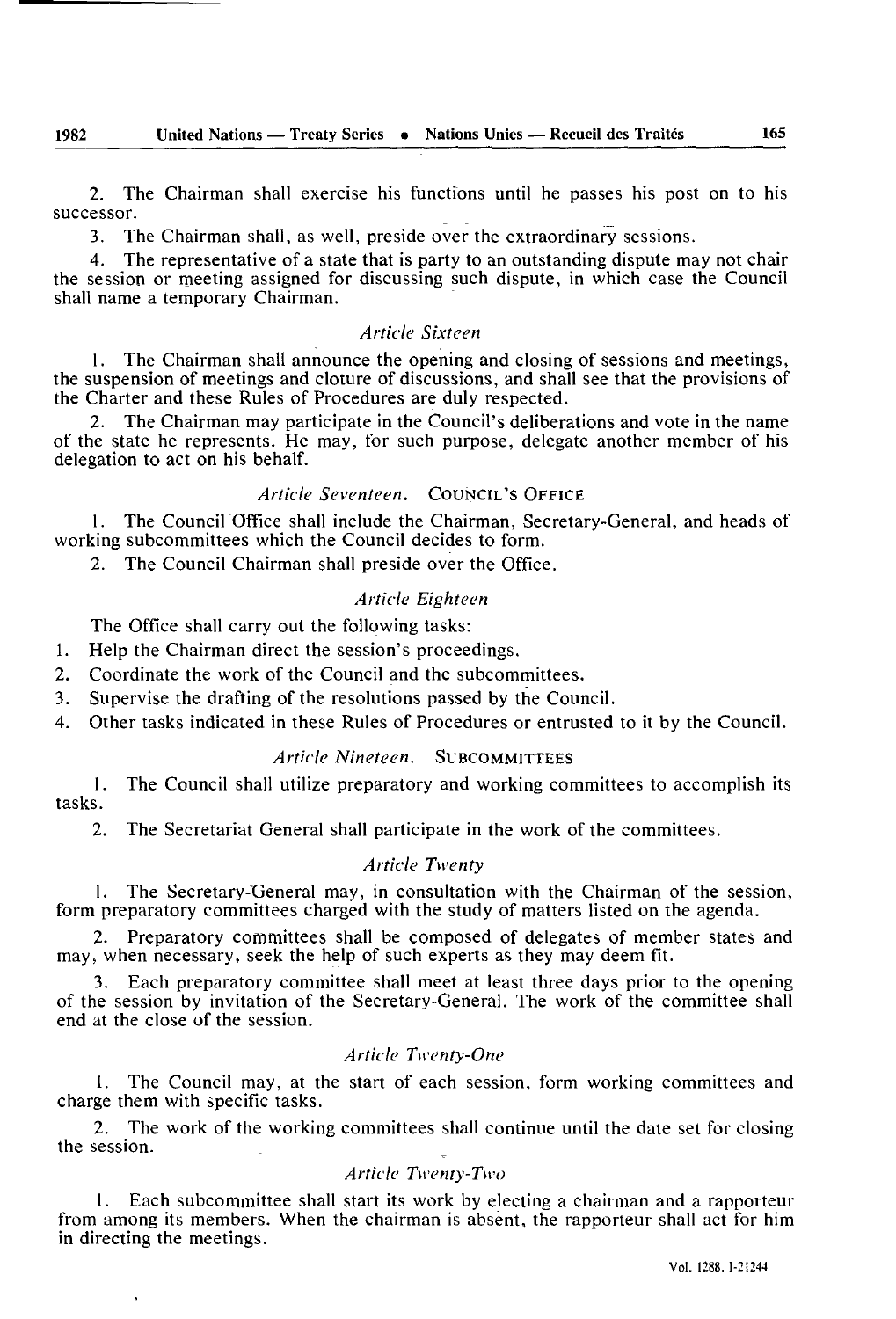2. The chairman or rapporteur of each subcommittee shall submit a report on its work to the Council.

The chairman or rapporteur of a subcommittee shall present to the Council all explanations required about the contents of the subcommittee's report.

#### *Article Twenty-Three*

1. The Secretariat-General shall organize the technical secretariat and subcom mittees of the Council.

2. The Secretariat General shall prepare minutes of meetings documenting dis cussions, resolutions and recommendations. Such minutes shall be prepared for all meetings of the Council and its subcommittees.

3. The Secretary-General shall supervise the organization of the Council's relations with the information media.

4. The Secretary-General shall convey the Council's resolutions and recommenda tions and relevant documentation to the member states within fifteen days after the end of the session.

#### *Article Twenty-Four*

The Council's secretariat and subcommittee shall receive and distribute documents, reports, resolutions and recommendations of the Council and its subcommittees and shall draw up and distribute minutes and daily bulletins, as well as safeguard the documents and carry out any other tasks required by the Council's work.

#### *Article Twenty-Five*

*,* Texts of resolutions or recommendations made by the Council may not be announced or published except by decision of the Council.

#### *Article Twenty-Six.* DELIBERATIONS

Every member state may take part in the deliberations of the Council and its sub committees in the manner prescribed in these Rules of Procedures.

#### *Article Twenty-Seven*

1. The Chairman shall direct deliberations on matters on hand in the order they are listed on the Council's agenda.

2. The Chairman shall give the floor to speakers in the order of their requests. Priority may be given to the chairman or rapporteur of a certain committee to present its report or explain certain points therein. The floor shall be given to the Secretary-General or his representative whenever it is necessary. '

The Council Chairman may, during deliberations, read the list of the names of members who requested the floor, and with the approval of the Council, close the list. The only exception is exercise of the right of reply.

#### *Article Twenty-Eight*

The Council shall decide whether the meetings shall be open or secret.

## *Article Twenty-Nine*

1. Every member state may raise a point of order which the chairman shall resolve immediately and his decision shall be final unless opposed by majority of the member states.

2. A member who raises a point of order may not go beyond the point he raised.

Vol. 1288, 1-21244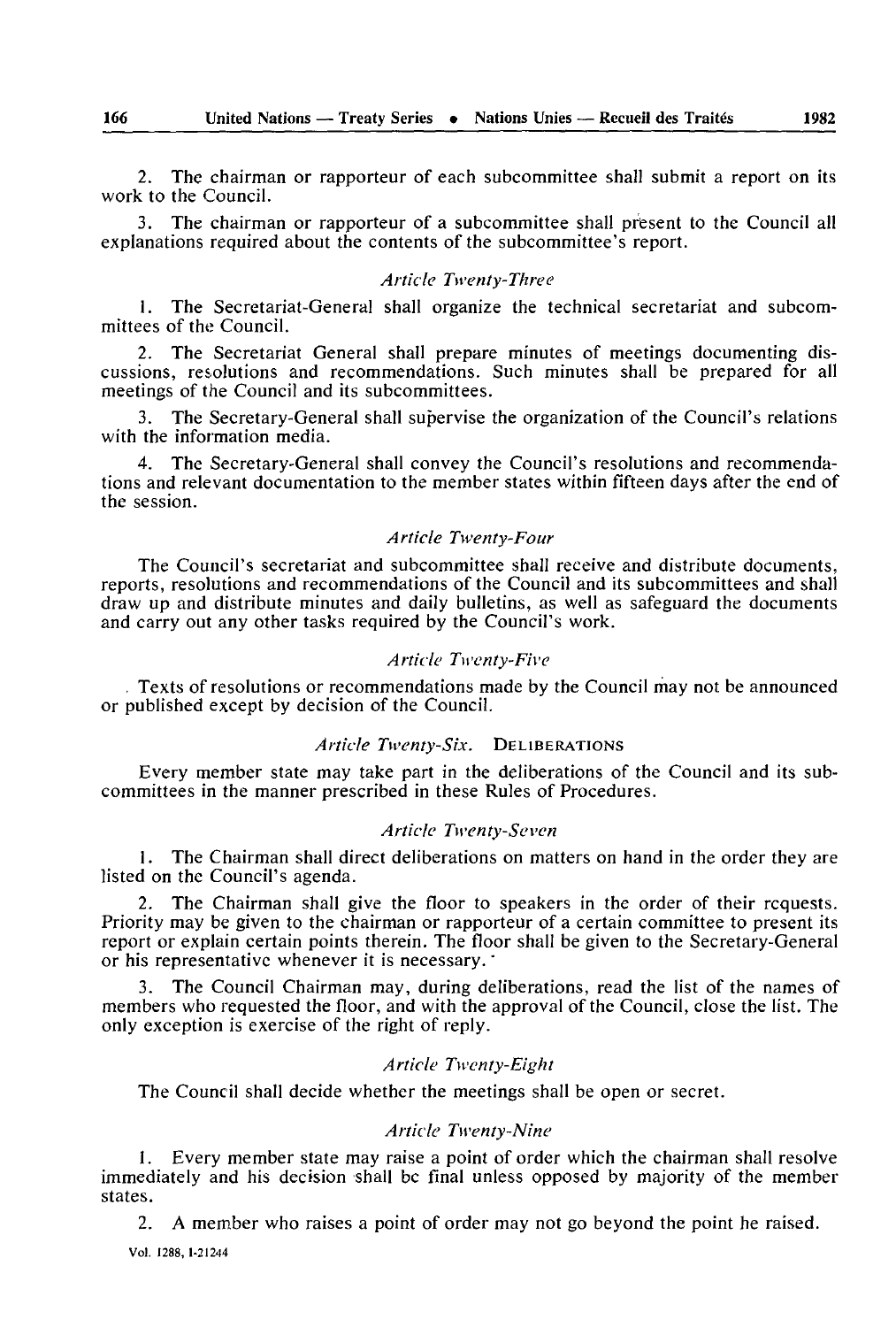## *Article Thirty*

1. Every member may, during discussion of any matter, suggest the suspension or adjournment of the meeting, or discussion of the matter on hand, or cloture. The Chairman shall in such cases submit the suggestion to the vote directly, if the suggestion is seconded by another member, and it requires the approval of the majority of the member states to pass.

2. With due regard to the provisions of the preceding item, suggestions indicated therein shall be submitted to the vote in the following order:

*a.* Suspension of meeting.

*b.* Adjournment of meeting.

c. Postponement of discussion of the matter on hand.

*d*. Cloture of discussion of the matter on hand.

#### *Article Thirty-One*

1. Member states may suggest draft resolutions or recommendations, or amend ments thereto, and may withdraw such suggestions unless they are voted upon.

2. Drafts indicated in the preceding item shall be submitted in writing to the Secre tariat General for distribution to delegations as soon as possible.

Except for suggestions concerning language or procedures, drafts indicated in this article may not be discussed or voted upon before their texts are distributed to all dele gations.

4. A suggestion already decided upon in the same session may not be reconsidered unless the Council decides otherwise.

#### *Article Thirty-Two*

The Chairman shall follow the work of the committees, inform the Council of in coming correspondence, and formally announce before members the resolutions and recommendations that have been arrived at.

## *Article Thirty-Three.* VOTING

1. The Council shall pass its resolutions with the unanimous approval of the member states present and participating in the vote, while decisions in procedural matter shall be passed by a majority vote. The member abstaining from the vote shall document his nonsubscription to the decision.

2. If members of the council should disagree on the definition of the matter being put to the vote, the matter shall be settled by majority vote of the member states present.

#### *Article Thirty-Four*

1. Every member state shall have one vote.

2. No member state may represent another state or vote for it.

#### *Article Thirty-Five*

1. Voting shall be by calling the names in the alphabetical order of the states' names, or by raising hands.

2. Voting shall be by secret ballot if so requested by a member or by decision of the Chairman. The Council, however, may decide otherwise.

3. The vote of every member shall be documented in the minutes of the meeting if voting is effected by calling the names. The minutes shall indicate the result of voting if the vote is secret or by show of hands.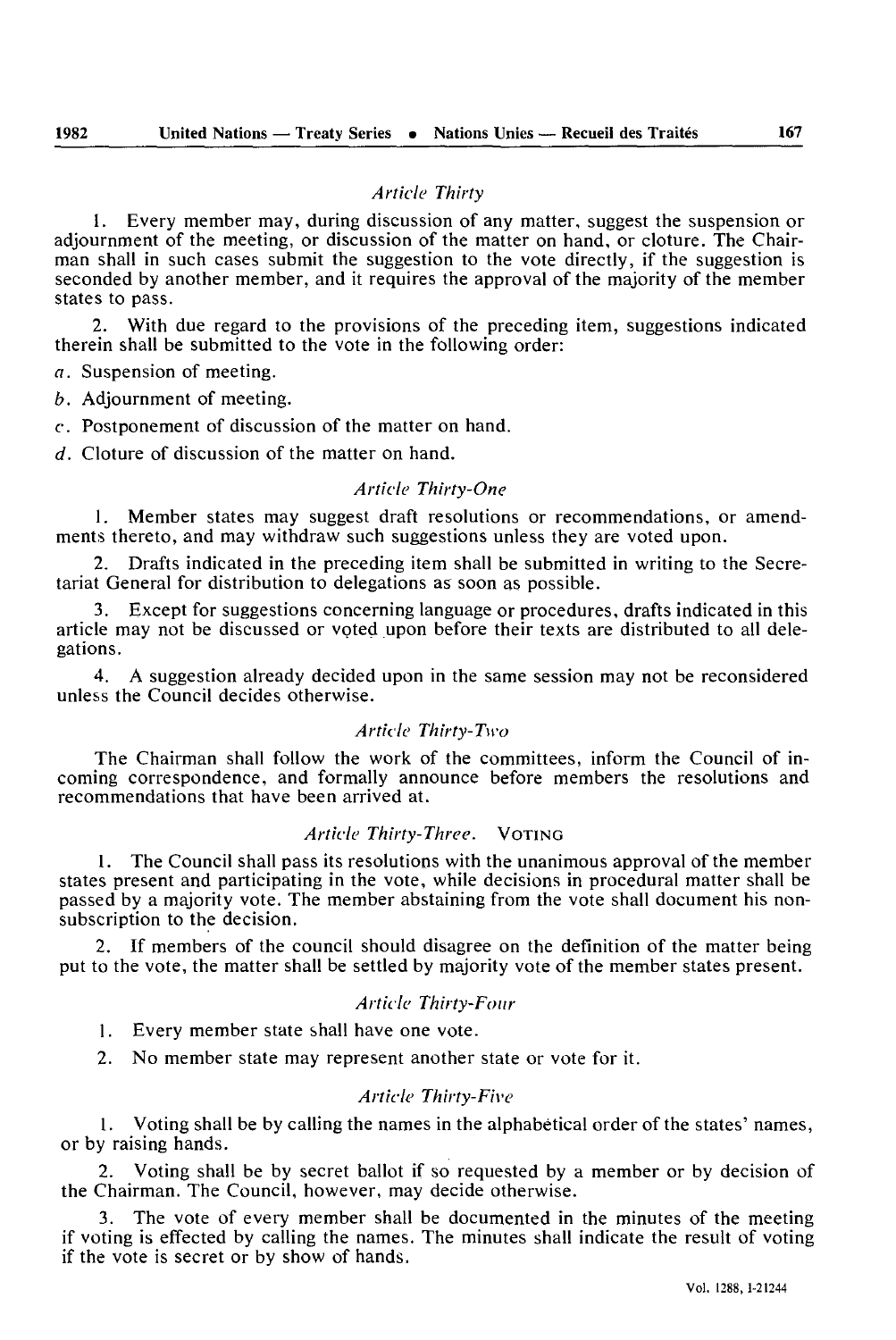4. Member states may explain their positions after the vote and such explanations shall be written down in the minutes of the meeting.

5. Once the Chairman announces that voting has started, no interruption may be made except for a point of order relating to the vote or its postponement in accordance with the provisions of this article and the next article.

#### *Article Thirty-Six*

1. The Council Chairman with the help of the Secretary-General shall endeavor to reconcile the stands of member states on disputed matters and obtain their agreement to a draft resolution before submitting it to the vote.

The Council Chairman, the Secretary-General or any member state may request postponement of a vote for a specific period during which further negotiations may be made concerning the item submitted to the vote.

## *Article Thirty-Seven*

1. If a member requests amendment of a proposal, voting on the amendment shall be carried out first. If there are more than one amendment, voting shall first be made on the amendment which the Chairman considers to be farthest from the original proposal, then on the next farthest, and so on until all proposed amendments have been voted upon. If one or more amendment is passed, then voting shall be made on the original proposal as amended.

2. A new proposal shall be deemed as an amendment to the original proposal if it merely entails an addition to, omission from, or change to a part of the original proposal.

#### *Article Thirty-Eight*

1. Any member state or the Secretary-General may propose amending these Rules of Procedures.

2. No proposed amendment to these Rules of Procedures may be considered unless the relevant proposal is circulated to the member states by the Secretariat General at least thirty days before submission to the Council.

3. No basic changes may be introduced to the proposed amendment mentioned in the preceding item unless the texts of such proposed change have been circulated to the member states at least fifteen days prior to submission to the Council.

4. Except for items based on provisions of the Charter, and with due regard to preceding items, these Rules of Procedures shall be amended by a resolution of the Council approved by majority of its members.

### *Article Thirty-Nine.* EFFECTIVE DATE

These Rules of Procedures shall go into effect as of the date of approval by the Council and may not be amended except in accordance with procedures set forth in the preceding article.

Thus, these Rules of Procedures are signed at Abu Dhabi City, United Arab Emirates, on 21 Rajab 1401 AH corresponding to 25 May 1981 AD.

> United Arab Emirates State of Bahrain Kingdom of Saudi Arabia Sultanate of Oman State of Qatar State of Kuwait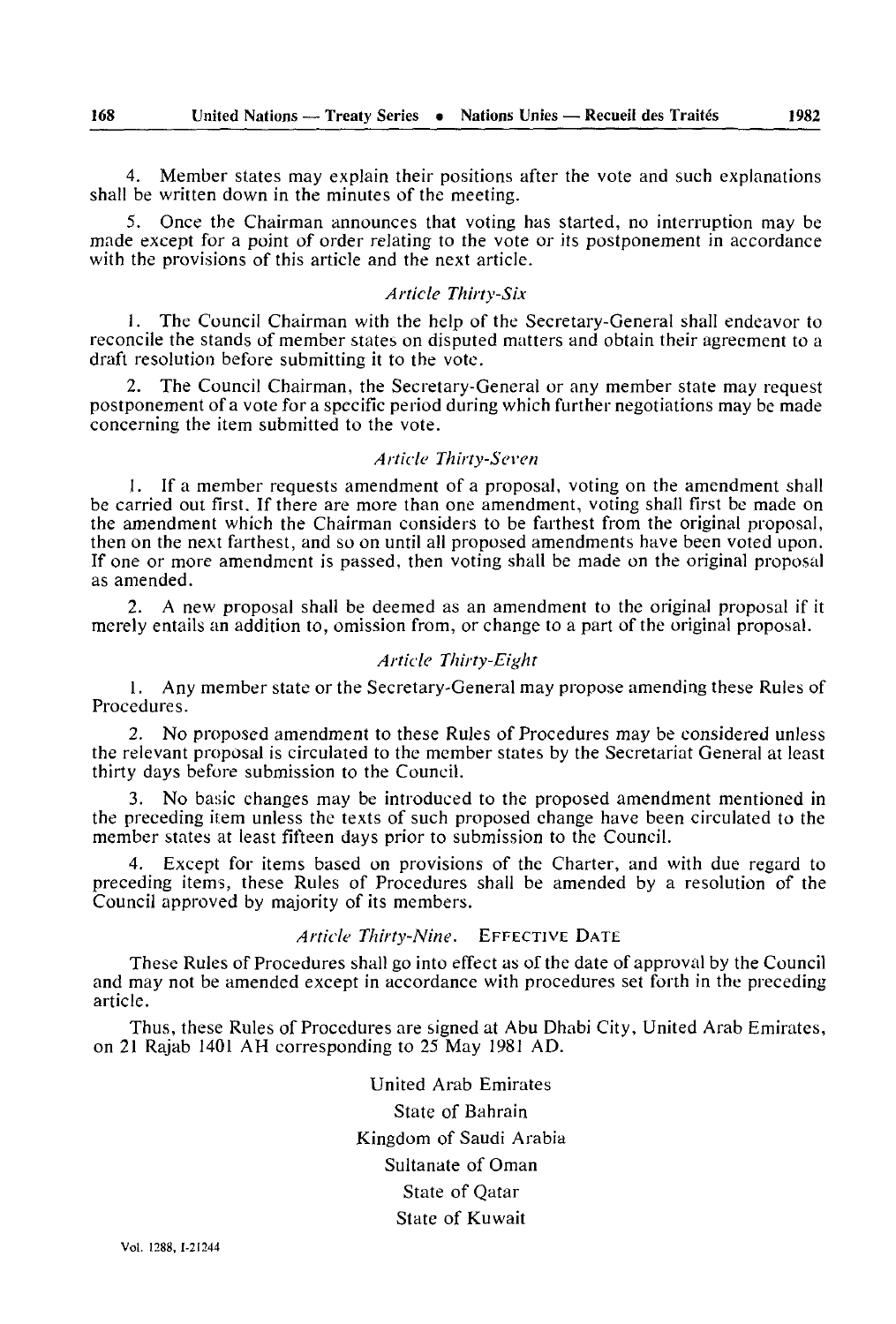## THE COOPERATION COUNCIL FOR THE ARAB STATES OF THE GULF

### RULES OF PROCEDURES COMMISSION FOR SETTLEMENT OF DISPUTES

#### PREAMBLE

In accordance with the provisions of article six of the Charter of the Gulf Arab States Cooperation Council; and

In execution of the provision of article ten of the Cooperation Council Charter,

A Commission for Settlement of Disputes, hereinafter referred to as the Commission, shall be set up and its jurisdiction and rules for its proceedings shall be as follows:

## *Article One.* TERMINOLOGY

Terms used in these Rules of Procedures shall have the same meanings established in the Charter of the Gulf Arab States Cooperation Council.

## *Article Two.* COMMISSION'S SEAT AND MEETINGS

The Commission shall have its headquarters at Riyadh, Saudi Arabia, and shall hold its meetings on the territory of the state where its headquarters is located, but may hold its meetings elsewhere, when necessary.

# *Article Three.* JURISDICTION

The Commission shall, once installed, have jurisdiction to consider the following matters referred to it by the Supreme Council:

*a.* Disputes between member states.

*b.* Differences of opinion as to the interpretation or execution of the Cooperation Council Charter.

## *Article Four.* COMMISSION'S MEMBERSHIP

*a.* The Commission shall be formed of an appropriate number of citizens of member states not involved in the dispute as the Council selects in every case separately depending on the nature of the dispute, provided that the number shall not be less than three members.

*b.* The Commission may seek the advice of any such experts as it may deem necessary.

*c.* Unless the Supreme Council decides otherwise, the Commission's task shall end with the submission of its recommendations or opinion to the Supreme Council which, after the conclusion of the Commission's task, may summon it at any time to explain or elaborate on its recommendations or opinions,

*Article Five.* MEETINGS AND INTERNAL PROCEDURES

*a.* The Commission's meeting shall be valid if attended by all members.

*b.* The Secretariat General of the Cooperation Council shall prepare procedures required to conduct the Commission's affairs, and such procedures shall go into effect as of the date of approval by the Ministerial Council.

*c.* Each party to the dispute shall send representatives to the Commission who shall be entitled to follow proceedings and present their defense.

#### *Article Si.\,* CHAIRMANSHIP

The Commission shall select a chairman from among its members.

## *Article Seven.* VOTING

Every member of the Commission shall have one vote, and shall issue its recom mendations or opinions on matters referred to it by majority of the members. In case of a tie, the party with chairman vote shall prevail.